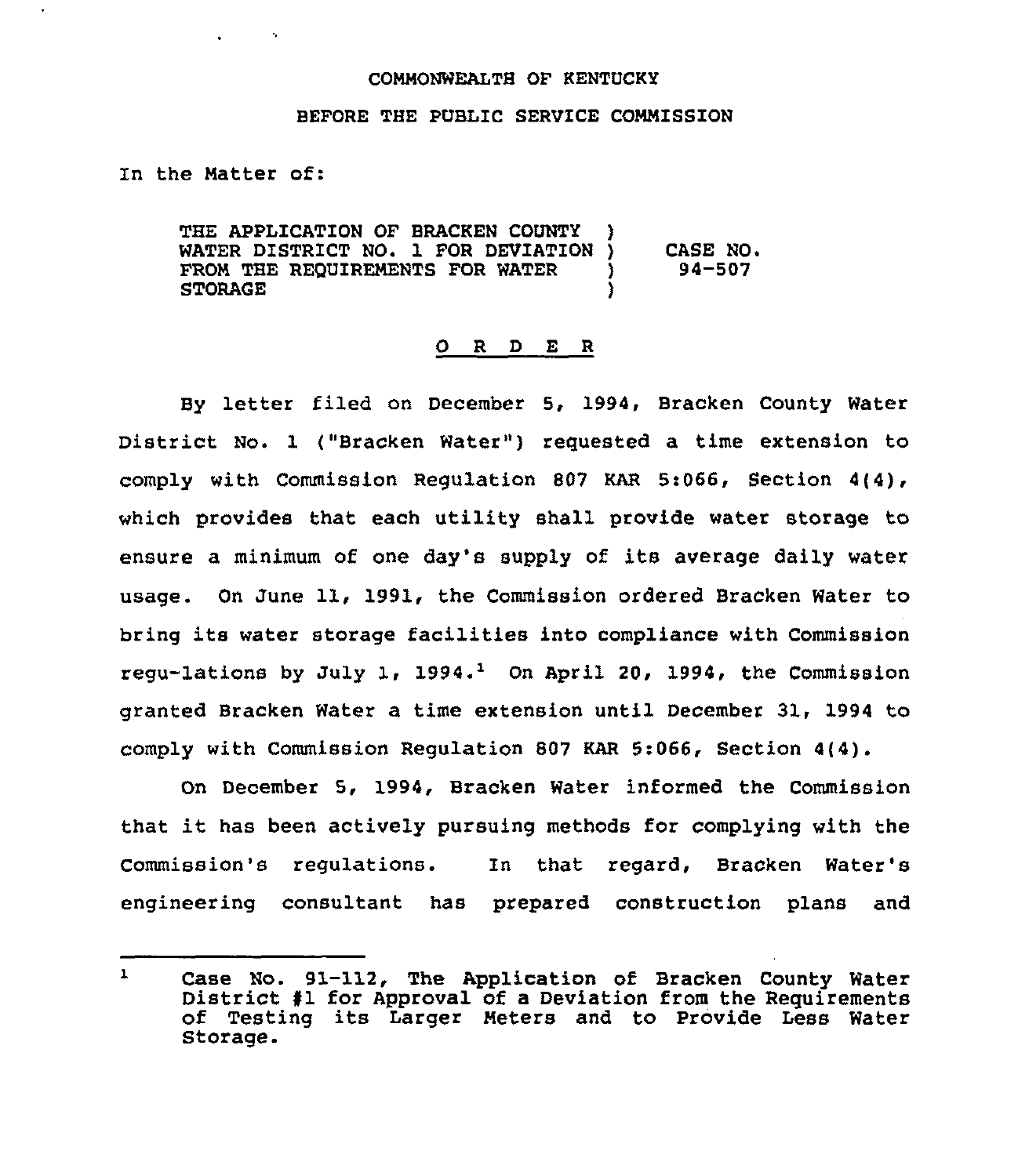specifications for additional water storage facilities. Bracken Water has made an application to the Commission for approval to construct additional water storage facilities in Case No. 94-211.<sup>2</sup> This case is presently under review. To allow time for review and for completion of construction, Bracken Water has requested a time extension until December 31, 1995 to comply with the requirements of Commission Regulation 807 KAR 5:066, Section 4(4).

The Commission, having reviewed the information submitted and being otherwise sufficiently advised, finds that Bracken Water is making a good faith effort toward bringing its facilities into compliance with Commission regulations and that additional time is necessary to comply with the reguirements of COmmission Regulation 807 KAR 5:066, Section 4(4).

IT IS THEREFORE ORDERED that:

1. Bracken Water be and it hereby is granted <sup>a</sup> deviation until December 31, 1995 to comply with the provisions of 807 KAR 5:066, Section 4(4).

2. Bracken Water shall take all necessary action to bring its water storage facilities into compliance with Commission regulations prior to December 31, 1995.

 $\overline{2}$ Case No. 94-211, The Application of Bracken County Water District <sup>41</sup> for <sup>a</sup> Certificate of Public Convenience and Necessity to Construct and Finance a Water Storage Tank.